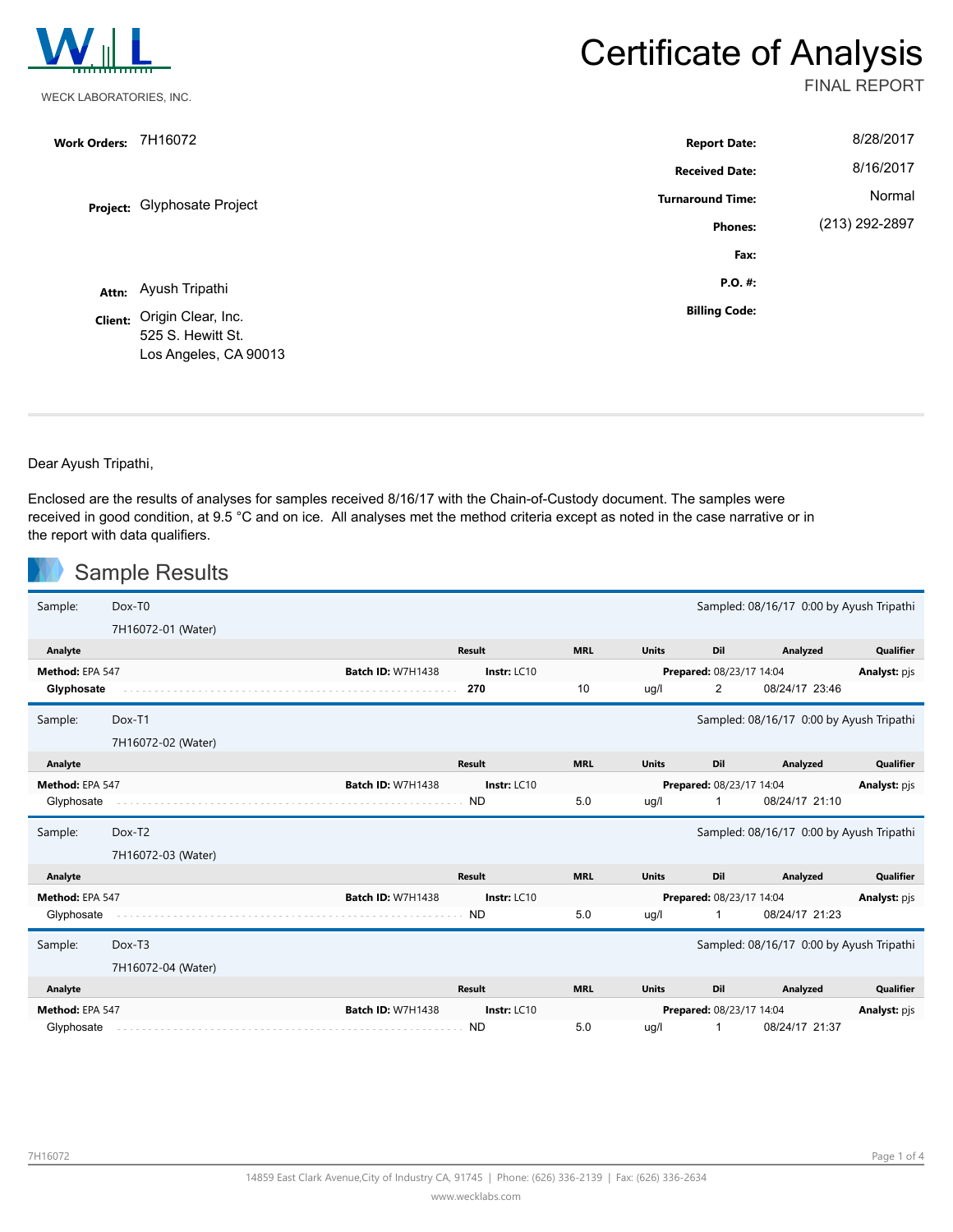

WECK LABORATORIES, INC.

## Certificate of Analysis

FINAL REPORT

#### Sample Results (Continued)

| Sample:         | POX-TO             |                          |             |              |                          | Sampled: 08/16/17 0:00 by Ayush Tripathi |              |
|-----------------|--------------------|--------------------------|-------------|--------------|--------------------------|------------------------------------------|--------------|
|                 | 7H16072-05 (Water) |                          |             |              |                          |                                          |              |
| Analyte         |                    | <b>Result</b>            | <b>MRL</b>  | <b>Units</b> | Dil                      | Analyzed                                 | Qualifier    |
| Method: EPA 547 |                    | <b>Batch ID: W7H1438</b> | Instr: LC10 |              | Prepared: 08/23/17 14:04 |                                          | Analyst: pjs |
| Glyphosate      |                    | 620                      | 25          | ug/l         | 5                        | 08/25/17 00:12                           |              |
| Sample:         | POX-T1             |                          |             |              |                          | Sampled: 08/16/17 0:00 by Ayush Tripathi |              |
|                 | 7H16072-06 (Water) |                          |             |              |                          |                                          |              |
| Analyte         |                    | <b>Result</b>            | <b>MRL</b>  | <b>Units</b> | Dil                      | Analyzed                                 | Qualifier    |
| Method: EPA 547 |                    | <b>Batch ID: W7H1438</b> | Instr: LC10 |              | Prepared: 08/23/17 14:04 |                                          | Analyst: pjs |
| Glyphosate      |                    | <b>ND</b>                | 5.0         | ug/l         |                          | 08/24/17 22:02                           |              |
|                 |                    |                          |             |              |                          |                                          |              |
| Sample:         | POX-T2             |                          |             |              |                          | Sampled: 08/16/17 0:00 by Ayush Tripathi |              |
|                 | 7H16072-07 (Water) |                          |             |              |                          |                                          |              |
| Analyte         |                    | <b>Result</b>            | <b>MRL</b>  | <b>Units</b> | Dil                      | Analyzed                                 | Qualifier    |
| Method: EPA 547 |                    | <b>Batch ID: W7H1438</b> | Instr: LC10 |              | Prepared: 08/23/17 14:04 |                                          | Analyst: pjs |
| Glyphosate      |                    | <b>ND</b>                | 5.0         | ug/l         | 1                        | 08/24/17 22:28                           |              |
| Sample:         | POX-T <sub>3</sub> |                          |             |              |                          | Sampled: 08/16/17 0:00 by Ayush Tripathi |              |
|                 | 7H16072-08 (Water) |                          |             |              |                          |                                          |              |
| Analyte         |                    | <b>Result</b>            | <b>MRL</b>  | <b>Units</b> | Dil                      | Analyzed                                 | Qualifier    |
| Method: EPA 547 |                    | <b>Batch ID: W7H1438</b> | Instr: LC10 |              | Prepared: 08/23/17 14:04 |                                          | Analyst: pjs |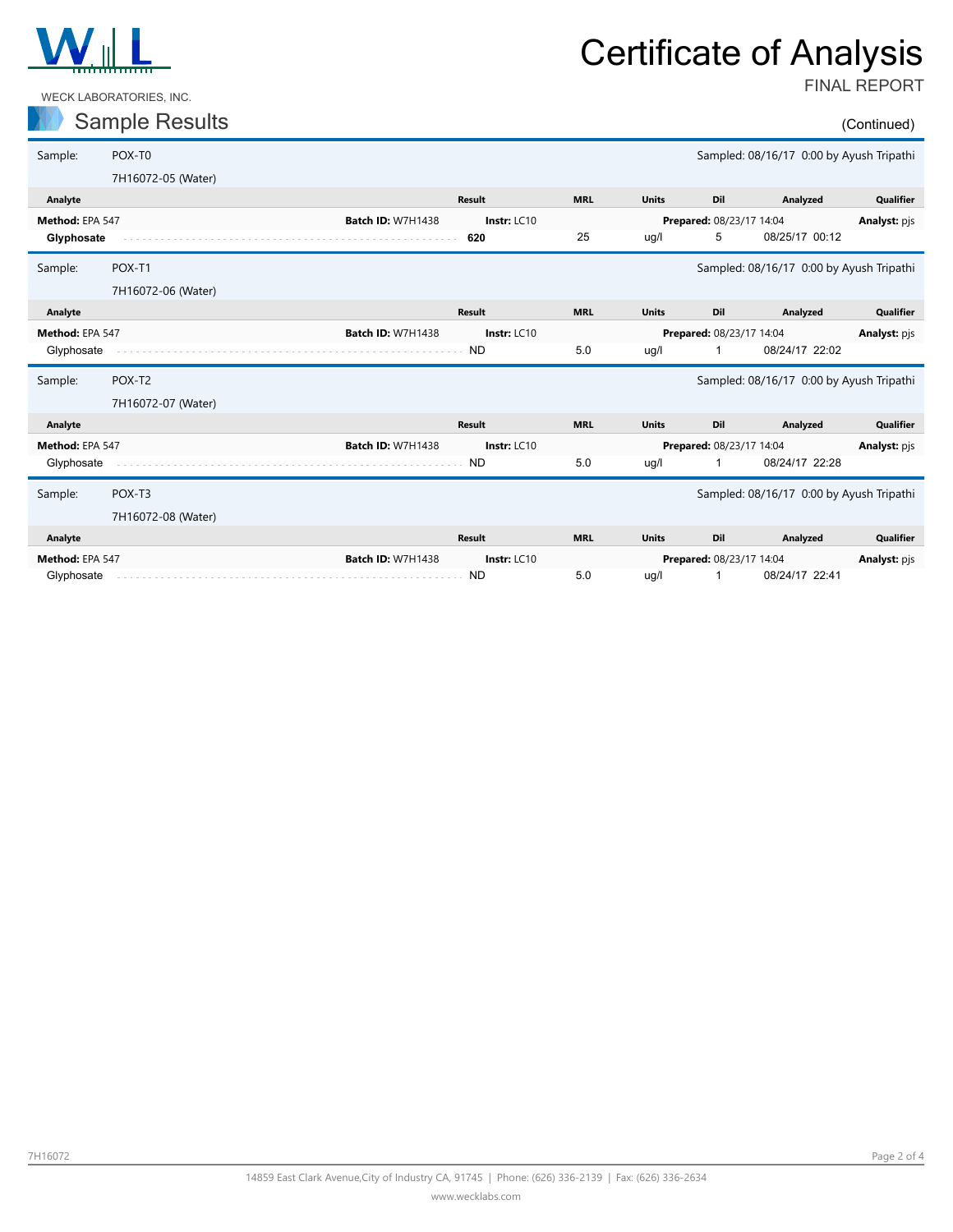

## Certificate of Analysis

WECK LABORATORIES, INC.

### Quality Control Results

FINAL REPORT

| Glyphosate by EPA 547                  |                    |            |              |                                       |               |      |               |            |            |              |
|----------------------------------------|--------------------|------------|--------------|---------------------------------------|---------------|------|---------------|------------|------------|--------------|
|                                        |                    |            |              | <b>Spike</b>                          | Source        |      | %REC          |            | <b>RPD</b> |              |
| Analyte                                | <b>Result</b>      | <b>MRL</b> | <b>Units</b> | Level                                 | <b>Result</b> | %REC | <b>Limits</b> | <b>RPD</b> | Limit      | Qualifier    |
| Batch: W7H1438 - z_EPA 547 - dir. inj. |                    |            |              |                                       |               |      |               |            |            |              |
| <b>Blank (W7H1438-BLK1)</b>            |                    |            |              | Prepared: 08/23/17 Analyzed: 08/24/17 |               |      |               |            |            |              |
| Glyphosate                             | ND.                | 5.0        | ug/l         |                                       |               |      |               |            |            |              |
| LCS (W7H1438-BS1)                      |                    |            |              | Prepared: 08/23/17 Analyzed: 08/24/17 |               |      |               |            |            |              |
| Glyphosate                             | $-29.0$            | 5.0        | ug/l         | 25.0                                  |               | 116  | 70-130        |            |            |              |
| Matrix Spike (W7H1438-MS1)             | Source: 7H16072-01 |            |              | Prepared: 08/23/17 Analyzed: 08/25/17 |               |      |               |            |            |              |
| Glyphosate                             | 404                | 20         | ug/l         | 25.0                                  | 266           | 549  | 41-149        |            |            | <b>MS-02</b> |
| Matrix Spike (W7H1438-MS2)             | Source: 7H16072-02 |            |              | Prepared: 08/23/17 Analyzed: 08/24/17 |               |      |               |            |            |              |
| Glyphosate                             | 28.1               | 5.0        | ug/l         | 25.0                                  | <b>ND</b>     | 112  | 41-149        |            |            |              |
| Matrix Spike Dup (W7H1438-MSD1)        | Source: 7H16072-01 |            |              | Prepared: 08/23/17 Analyzed: 08/25/17 |               |      |               |            |            |              |
| Glyphosate                             | 373                | 20         | ug/l         | 25.0                                  | 266           | 426  | 41-149        | 8          | 30         | <b>MS-02</b> |
| Matrix Spike Dup (W7H1438-MSD2)        | Source: 7H16072-02 |            |              | Prepared: 08/23/17 Analyzed: 08/24/17 |               |      |               |            |            |              |
| Glyphosate                             | 27.6               | 5.0        | ug/l         | 25.0                                  | <b>ND</b>     | 111  | 41-149        | 2          | 30         |              |